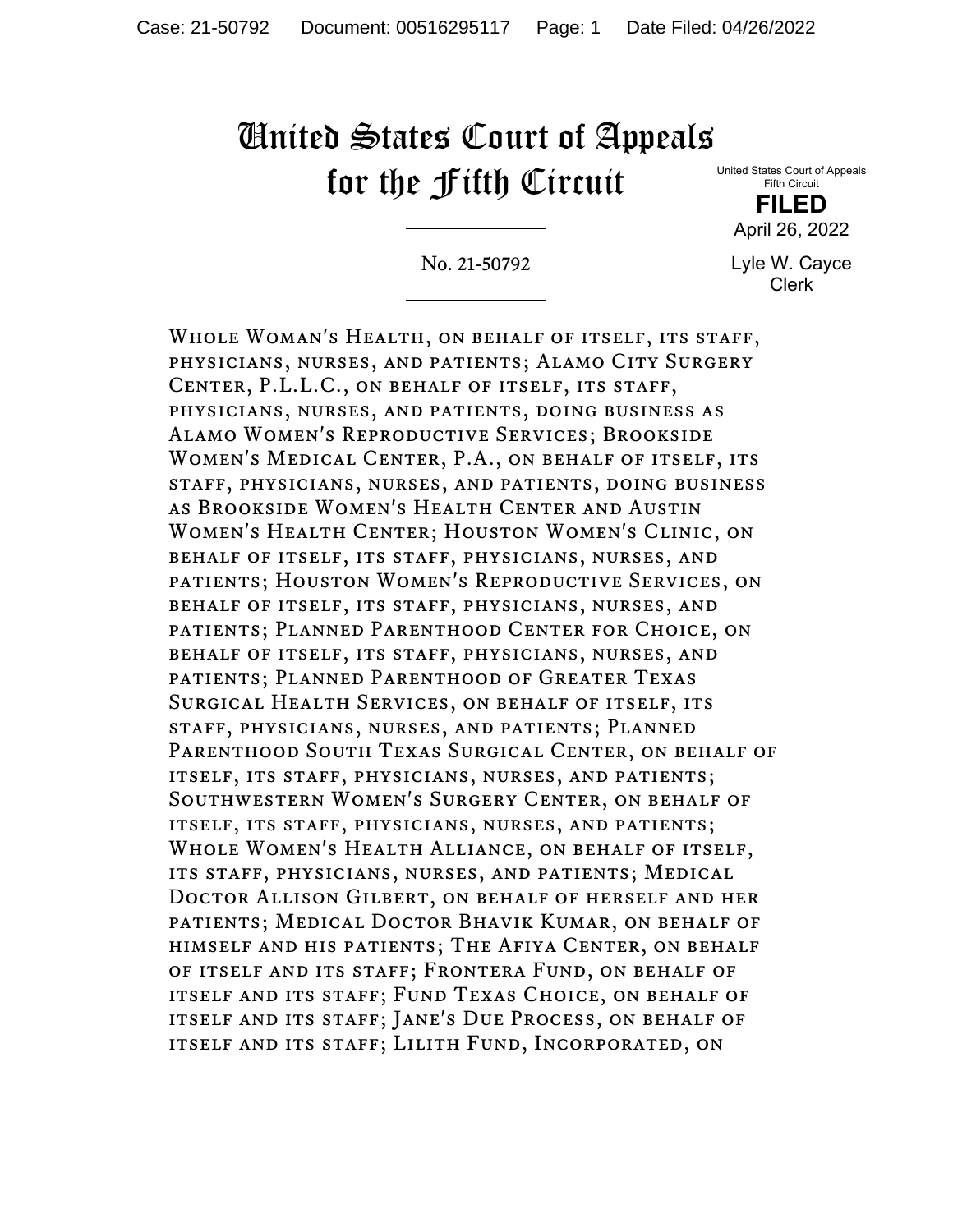No. 21-50792

behalf of itself and its staff; North Texas Equal Access Fund, on behalf of itself and its staff; Reverend Erika Forbes; Reverend Daniel Kanter; Marva SADLER,

*Plaintiffs—Appellees*,

*versus*

Judge Austin Reeve Jackson; Penny Clarkston; Mark Lee Dickson; Stephen Brint Carlton; Katherine A. Thomas; Cecile Erwin Young; Allison Vordenbaumen Benz; Ken PAXTON,

*Defendants—Appellants*.

Appeal from the United States District Court for the Western District of Texas USDC No. 1:21-CV-616

Before Jones, Higginson, and Duncan, *Circuit Judges*. PER CURIAM:

Having received the ruling of the Texas Supreme Court that named official defendants may not enforce the provisions of the Texas Heartbeat Act, S.B. 8, this court REMANDS the case with instructions to dismiss all challenges to the private enforcement provisions of the statute and to consider whether plaintiffs have standing to challenge Tex. Civ. Prac. & Rem. Code Ann. Sec. 30.022.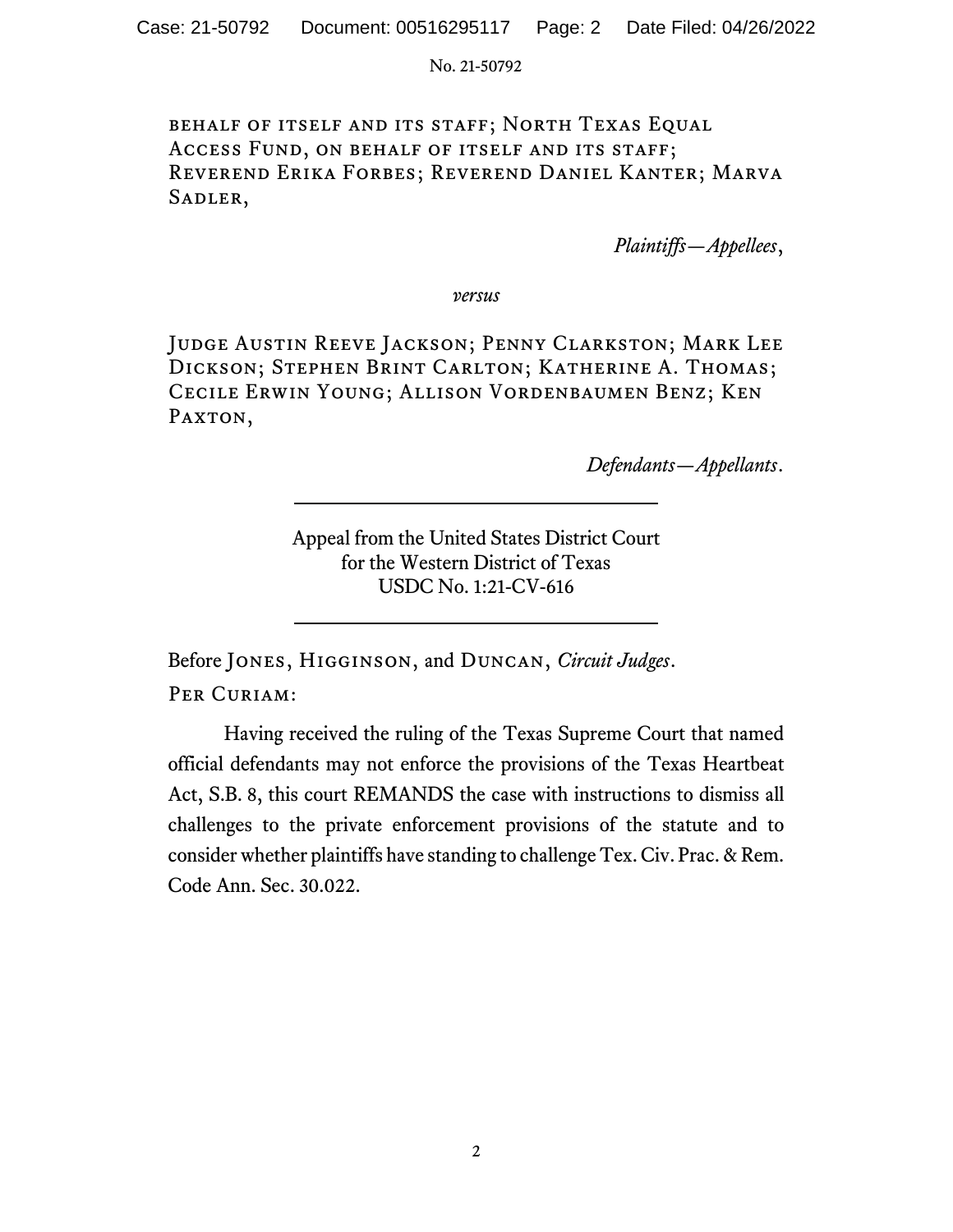## No. 21-50792

Stephen A. Higginson, *Circuit Judge*, concurring in the judgment in part and dissenting in part:

I agree with the majority's decision to remand this case to the district court. However, because the Supreme Court specifically held that "this case may proceed past the motion to dismiss stage against Mr. Carlton, Ms. Thomas, Ms. Benz, and Ms. Young," *Whole Woman's Health v. Jackson*, 142 S. Ct. 522, 539 (2021), I do not believe that we have the authority to order the case dismissed. Accordingly, I would simply remand the case for proceedings not inconsistent with the opinions of the United States Supreme Court and the Texas Supreme Court.